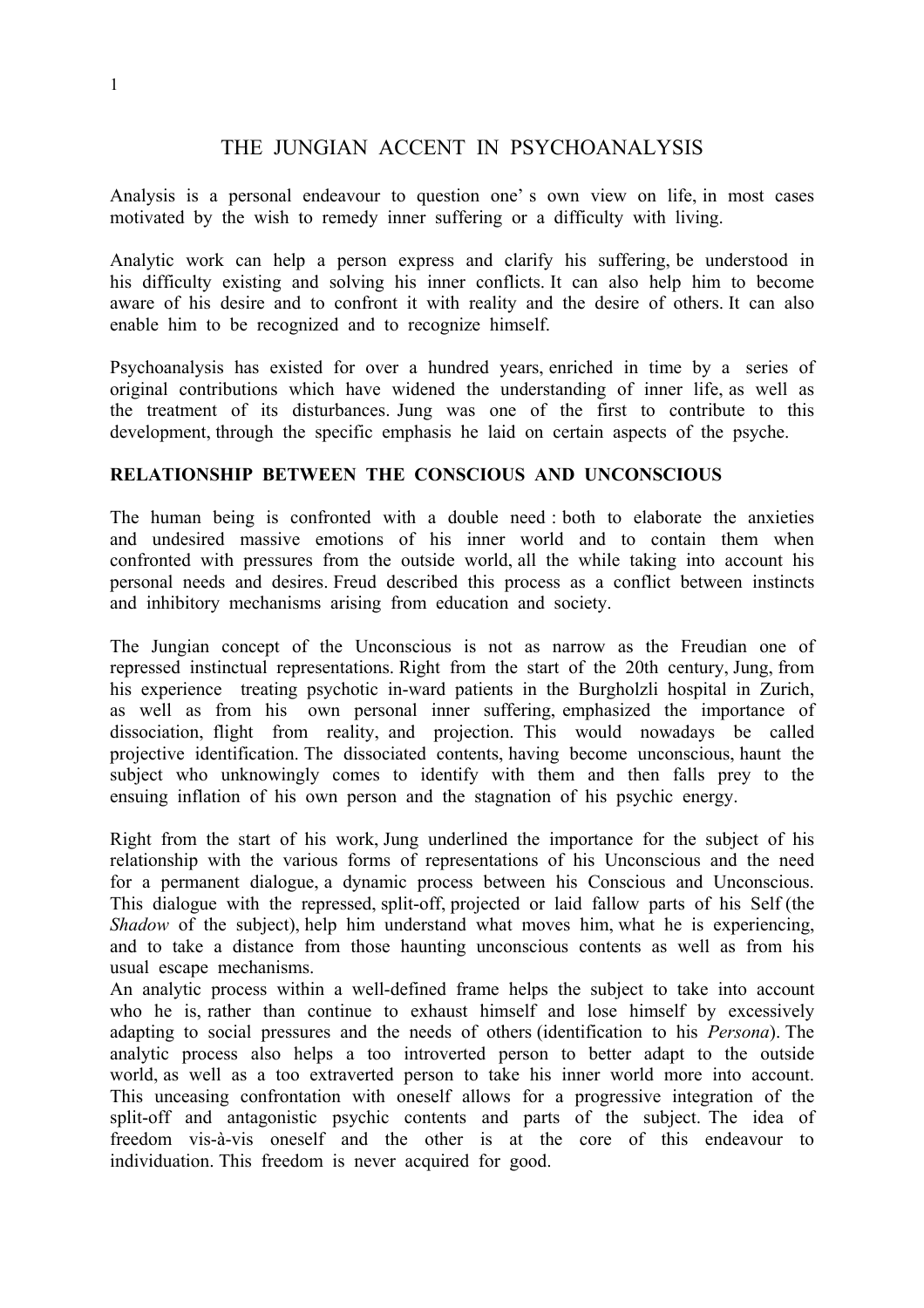#### 2

### **ARCHETYPES AND THE COLLECTIVE UNCONSCIOUS**

Jung defines archetypes as innate structures which govern inner development and functioning. They are actualised in miscellaneous ways, depending on the particular psyche involved, and the realities that particular psyche is facing. Archetypes are proteiform instances. Repressed or dissociated inner content, having become unconscious, can become exteriorised in the conscious life of the subject through projections, fantasies, nocturnal dreams, delusions, actions and personal life-style. Archetypes can also promote authentic and liberating creation. They are shaped by human experience. They manifest themselves in the form of archetypical images. In this view, archetypes are imaginary categories as are the Kantian ones.

## **THE IMPORTANCE OF THE ANALYTICAL RELATIONSHIP AND COUNTER-TRANSFERENCE**

The importance given to countertransference, meaning the wholeness of the analyst's experience of what the analysant verbally and nonverbally expresses during the analytic session, has increased considerably in analytical reflections since the 1950s.

Is countertransference nothing more than the resistance of an insufficiently analysed analyst, as was the classical Freudian view ? Or is it a very sensitive and useful tool for registering emotional fluctuations that present themselves at any given moment in the analytic field ? The answer nowadays seems clear to many analysts, but in the past, distrust concerning countertransference was predominant.

*The psychology of the transference*, written by Jung in 1946, is one of the most illuminating texts on the subject of countertransference. To describe the analytic process, Jung uses the metaphor of the alchemist bath-tub in which analysant and analyst are both bound to commit themselves. Jung emphasises the *nigredo*, and the need for the analyst in difficult cases (nowadays called borderline and narcissistic personalities, as well as the psychotic parts of every average person) to appeal to his most intimate resources.

This current view of countertransference is now finding its way, despite a certain amount of reticence.

## **THE JUNGIAN VIEW ON DREAMS**

Jung sees dreams as an auto-representation of the inner world and the prominent emotions of a subject. This view on dreams is broader than the Freudian one which is based on repression and censorship. Over the years, post-Freudian views on dreams have come closer to the Jungian ones.

Dreams and countertransference are two very valuable indicators of what the analysant is experiencing.

#### **LIBIDO STAGNATION**

The concept of libido stagnation, of block of vital flux as being the origin of inner problems of a subject, indeed illuminates psychopathology, as concepts of repression or splitting in other theories have also done in the past. Jung emphasizes that the